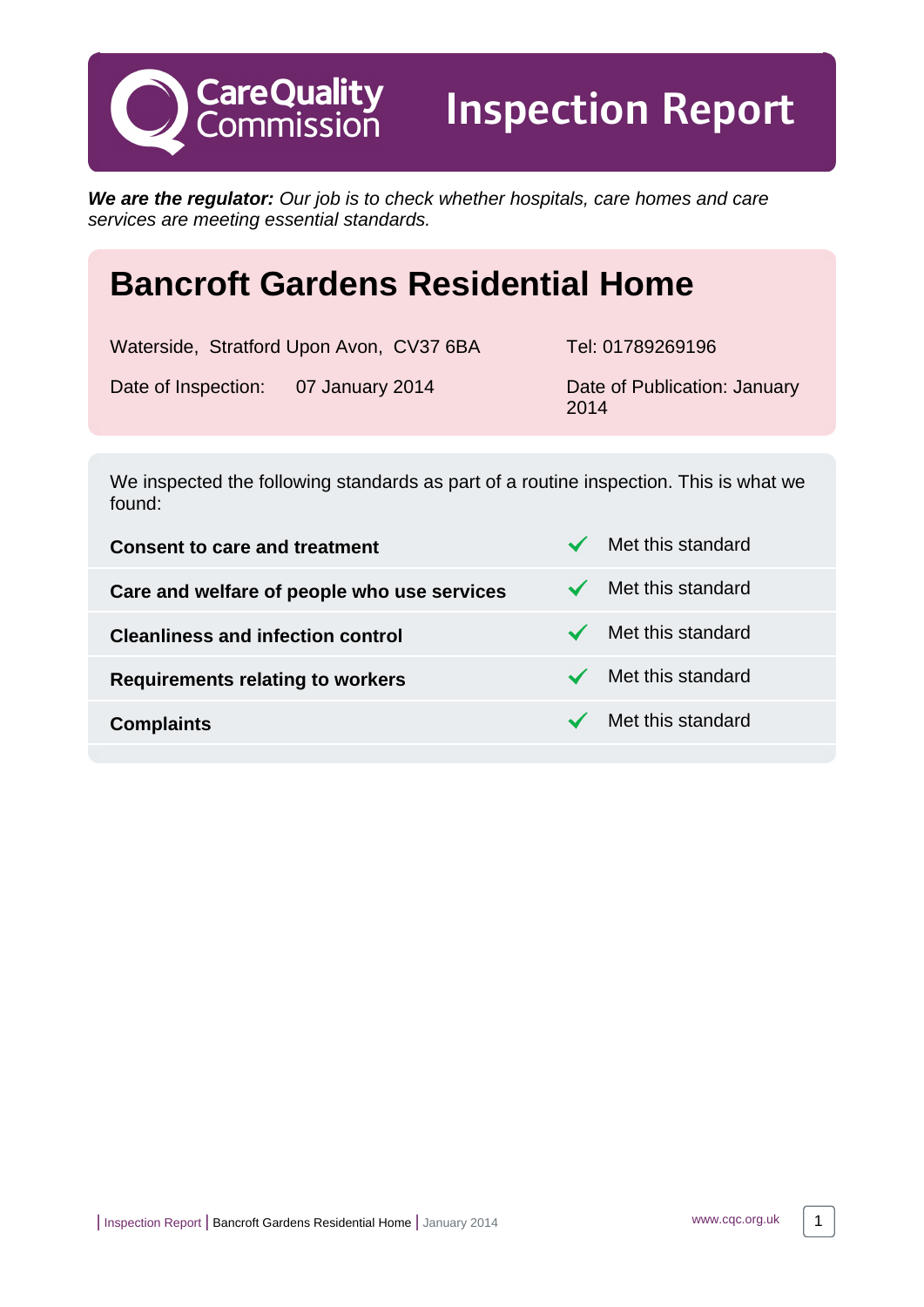# **Details about this location**

| <b>Registered Provider</b> | D & J S Barnfield                                                                                                                          |
|----------------------------|--------------------------------------------------------------------------------------------------------------------------------------------|
| <b>Registered Manager</b>  | Mrs. Jeanette Barnfield                                                                                                                    |
| Overview of the<br>service | Bancroft Gardens Residential Home is registered to provide<br>accommodation for up to 16 older people, who do not<br>require nursing care. |
| Type of service            | Care home service without nursing                                                                                                          |
| Regulated activity         | Accommodation for persons who require nursing or personal<br>care                                                                          |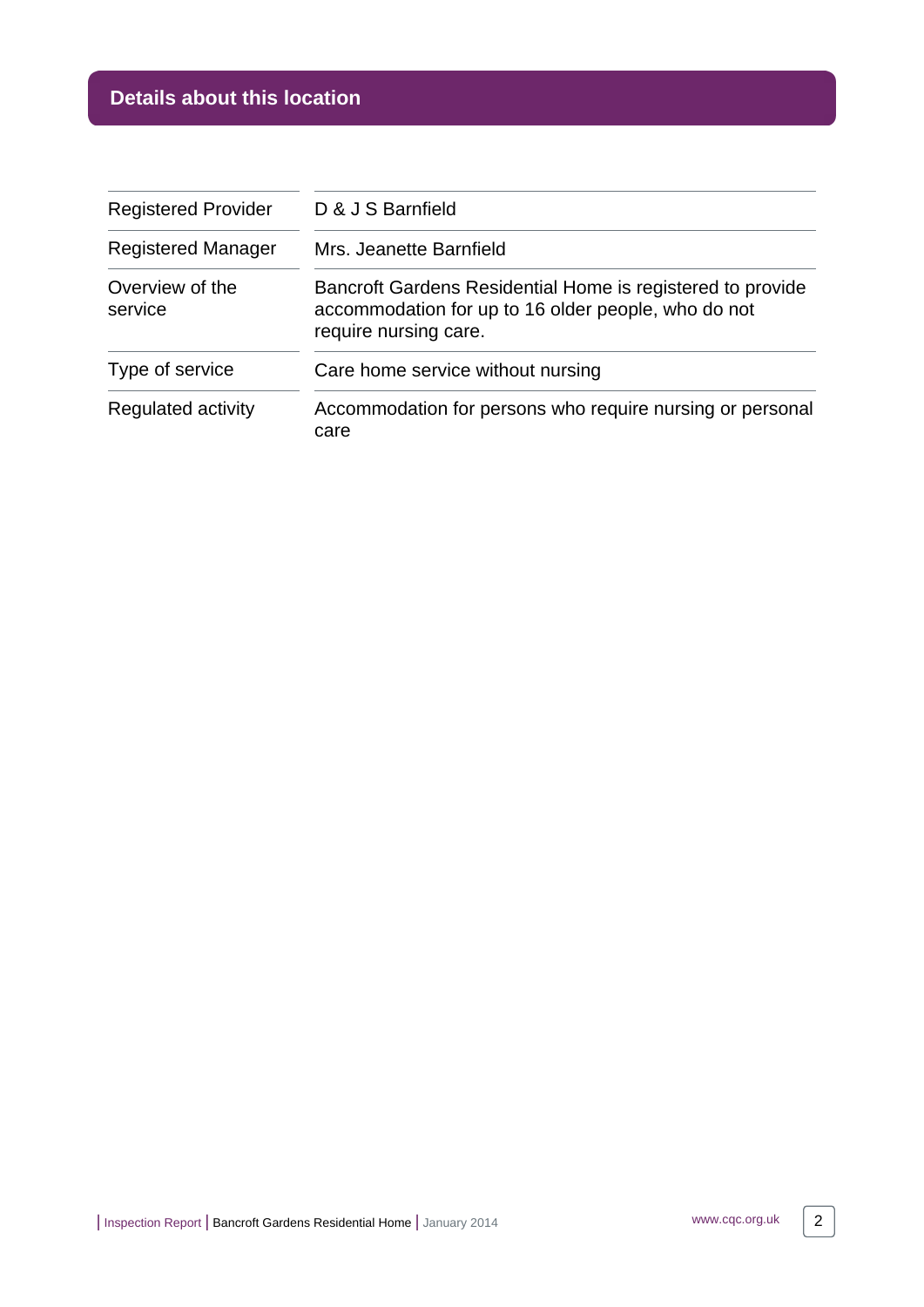When you read this report, you may find it useful to read the sections towards the back called 'About CQC inspections' and 'How we define our judgements'.

|                                             | Page |
|---------------------------------------------|------|
| <b>Summary of this inspection:</b>          |      |
| Why we carried out this inspection          | 4    |
| How we carried out this inspection          | 4    |
| What people told us and what we found       | 4    |
| More information about the provider         | 5    |
| Our judgements for each standard inspected: |      |
| Consent to care and treatment               | 6    |
| Care and welfare of people who use services | 8    |
| Cleanliness and infection control           | 10   |
| Requirements relating to workers            | 12   |
| Complaints                                  | 13   |
| <b>About CQC Inspections</b>                | 14   |
| How we define our judgements                | 15   |
| Glossary of terms we use in this report     | 17   |
| <b>Contact us</b>                           | 19   |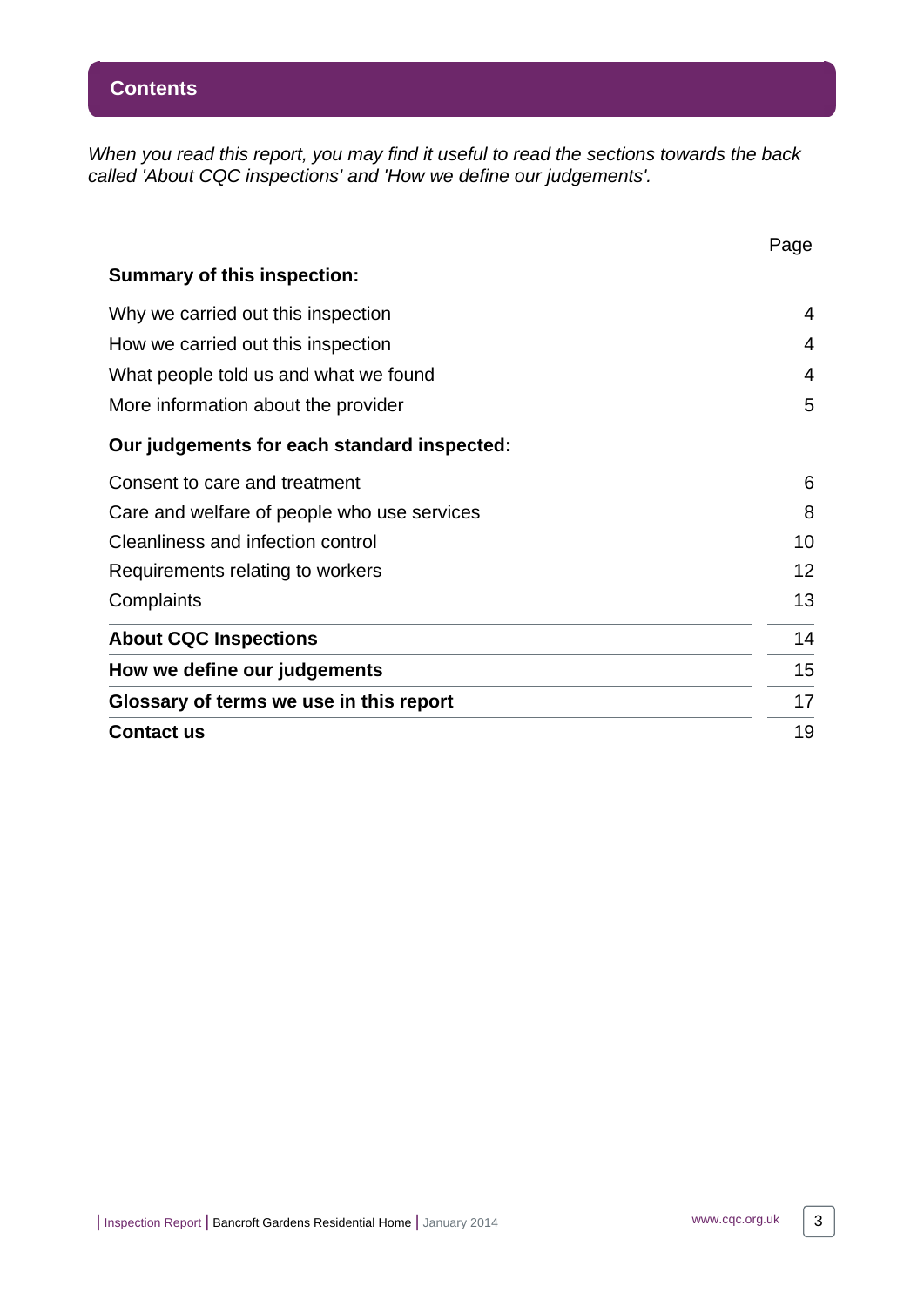#### <span id="page-3-0"></span>**Why we carried out this inspection**

This was a routine inspection to check that essential standards of quality and safety referred to on the front page were being met. We sometimes describe this as a scheduled inspection.

This was an unannounced inspection.

#### <span id="page-3-1"></span>**How we carried out this inspection**

We looked at the personal care or treatment records of people who use the service, carried out a visit on 7 January 2014, observed how people were being cared for and checked how people were cared for at each stage of their treatment and care. We talked with people who use the service, talked with carers and / or family members, talked with staff and reviewed information sent to us by commissioners of services.

#### <span id="page-3-2"></span>**What people told us and what we found**

When we visited Bancroft Gardens Residential Home, we found there were 16 people living at the home. We spoke with four people who lived at the home, two relatives, two members of staff delivering care, the cook, the deputy manager and the manager, (who was also the provider). We read the care records for three people who lived at the home, observed care practice and staff's interaction with people when they were delivering care.

During our visit we saw people enjoyed a variety of activities. Some people were supported by staff to play board games. Some people watched television. One person went out to the local shops. We observed people having their lunch in the dining room and in the lounge. We saw that people were appropriately supported by staff and enjoyed their meal.

We saw that people's care was planned according to their needs. We found that staff understood people's needs and followed people's care plans when they supported them.

We found that people or their relatives had agreed to the care and treatment they received.

We looked at the cleanliness of the home and found that everywhere was clean. Staff we spoke with explained what steps they took to minimise the risk of infection within the home.

We found that there was a procedure in place for recording and resolving any complaints about the service.

One person who lived at the home told us, "It's lovely here, everyone's friendly." A relative we spoke with told us, "I am very happy with the care, I am welcome anytime." Another relative told us the home was, "Friendly, homely and has home cooked food."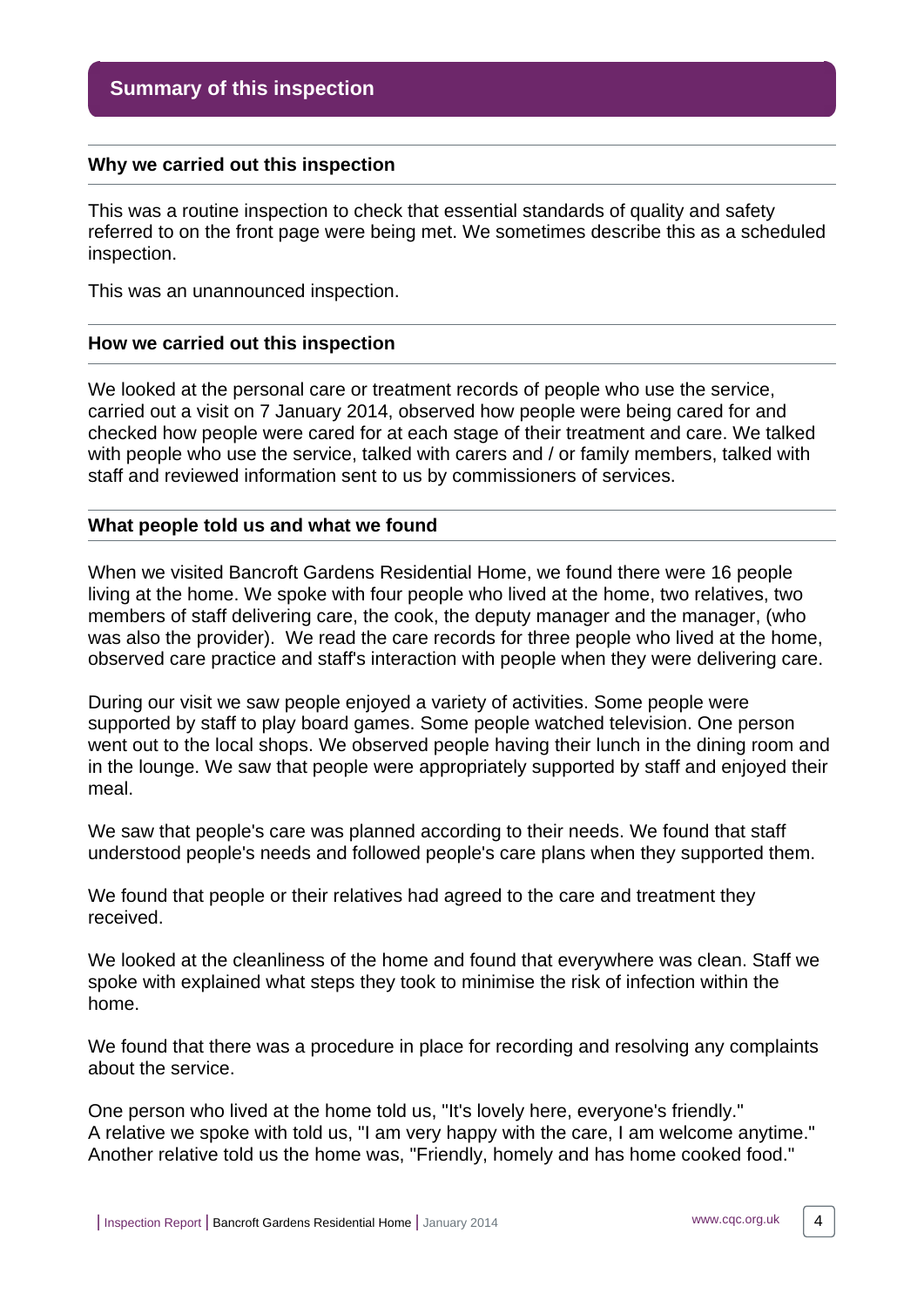You can see our judgements on the front page of this report.

#### <span id="page-4-0"></span>**More information about the provider**

Please see our website www.cqc.org.uk for more information, including our most recent judgements against the essential standards. You can contact us using the telephone number on the back of the report if you have additional questions.

There is a glossary at the back of this report which has definitions for words and phrases we use in the report.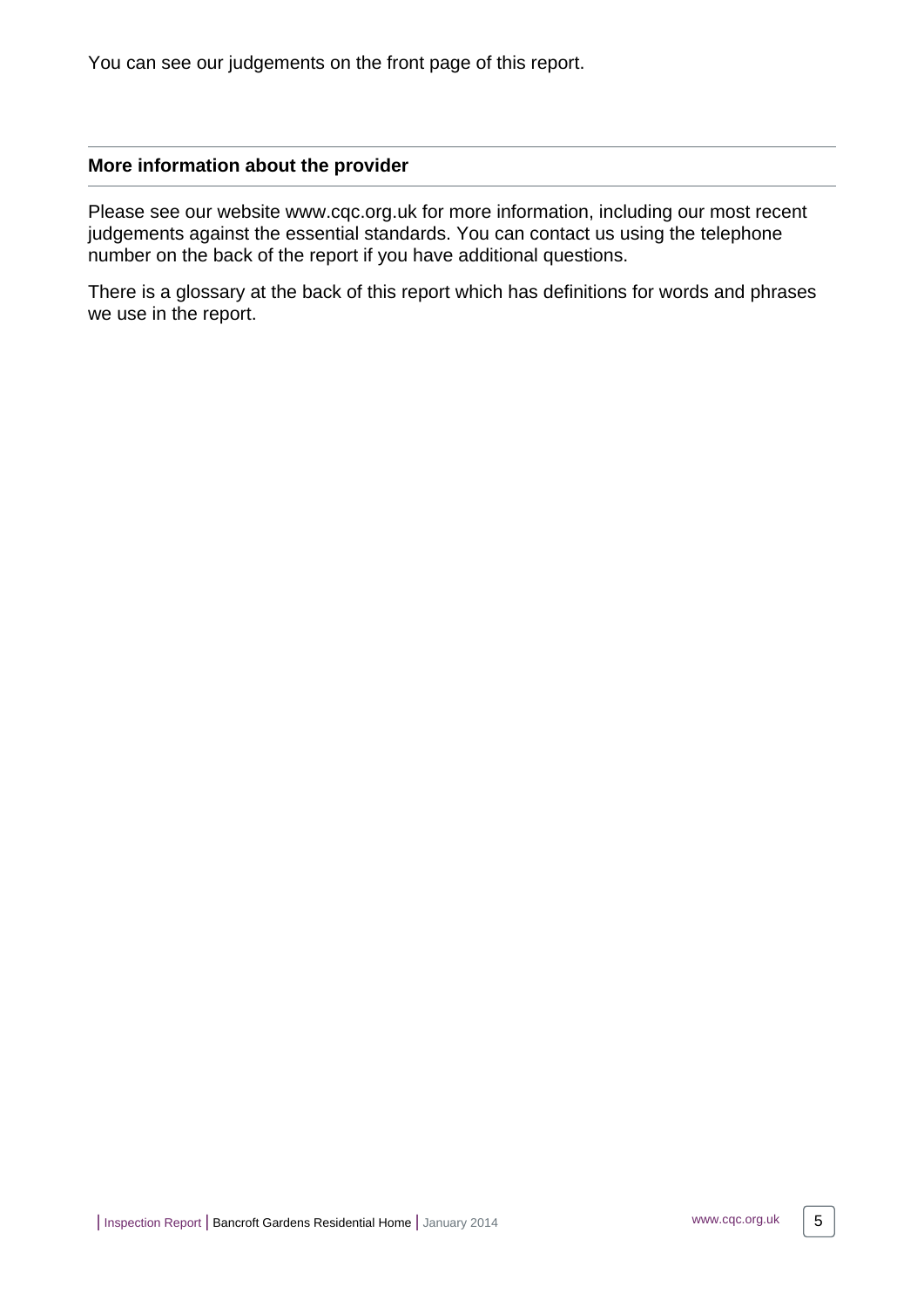

#### <span id="page-5-0"></span>**Consent to care and treatment** Met this standard

**Before people are given any examination, care, treatment or support, they should be asked if they agree to it**

#### **Our judgement**

The provider was meeting this standard.

Before people received any care or treatment they were asked for their consent and the provider acted in accordance with their wishes.

#### **Reasons for our judgement**

We looked at the care records for three people who used the service. We saw on people's care records there were consent forms for specific things. For example there was a consent form agreeing that photographs could be taken. Staff told us that they supported people to complete consent forms where it was appropriate. The records we looked at showed that some people had signed consent forms themselves. We saw that if people were not able to sign the forms themselves, their family representative had signed on their behalf. This showed that people were supported by staff to understand and complete consent forms if it was appropriate.

We found that some people who lived at the home used bed rails. (Bed rails are classified as a form of restraint so it is important that people agree to their use.) We found that people had signed consent forms, stating that they agreed with the use of bed rails.

We found that people who used the service were asked to give consent to the care and support they received, by reviewing their care plans. We saw on the care records we looked at that people or their family representative had signed to confirm they agreed with the care being given.

When we spoke with staff they told us that they always asked for permission before they supported people with their care needs. One member of staff told us, "I say to X, 'Would you like me to wash you now?' and X will say yes or no." Another member of staff told us, "I ask people if they want any help. If they say no, I leave it if they are not in the mood. I ask them again and they may change their mind."

People we spoke with who used the service raised no issues about giving consent to the care they received. People told us they were provided with choices. One relative told us, "Y is given choices about their food." This meant that before people received any care or treatment they were asked for their consent and the provider acted in accordance with their wishes.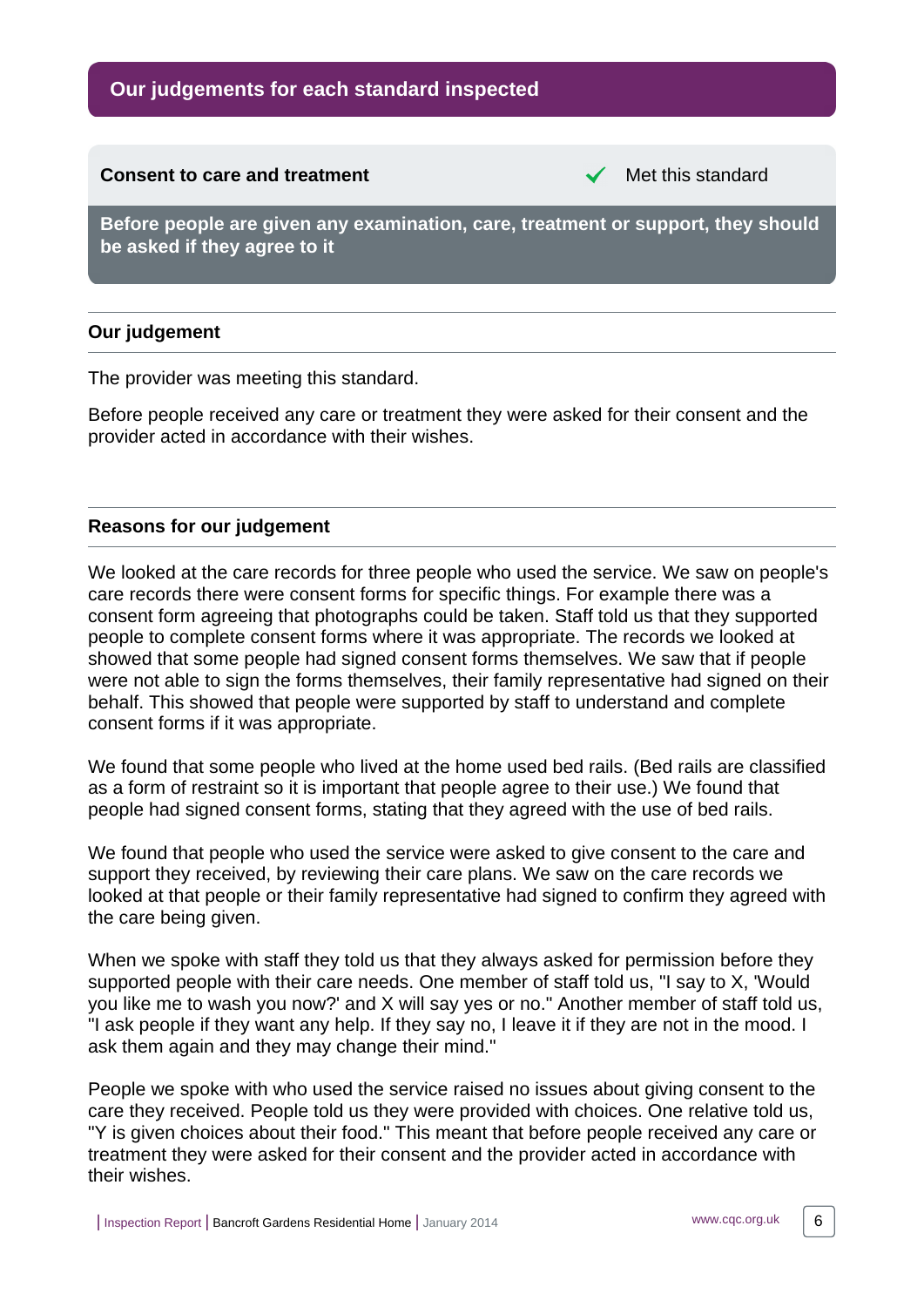One person who lived at the home explained how they chose to go out to town when they wished. This meant that staff respected this person's choices.

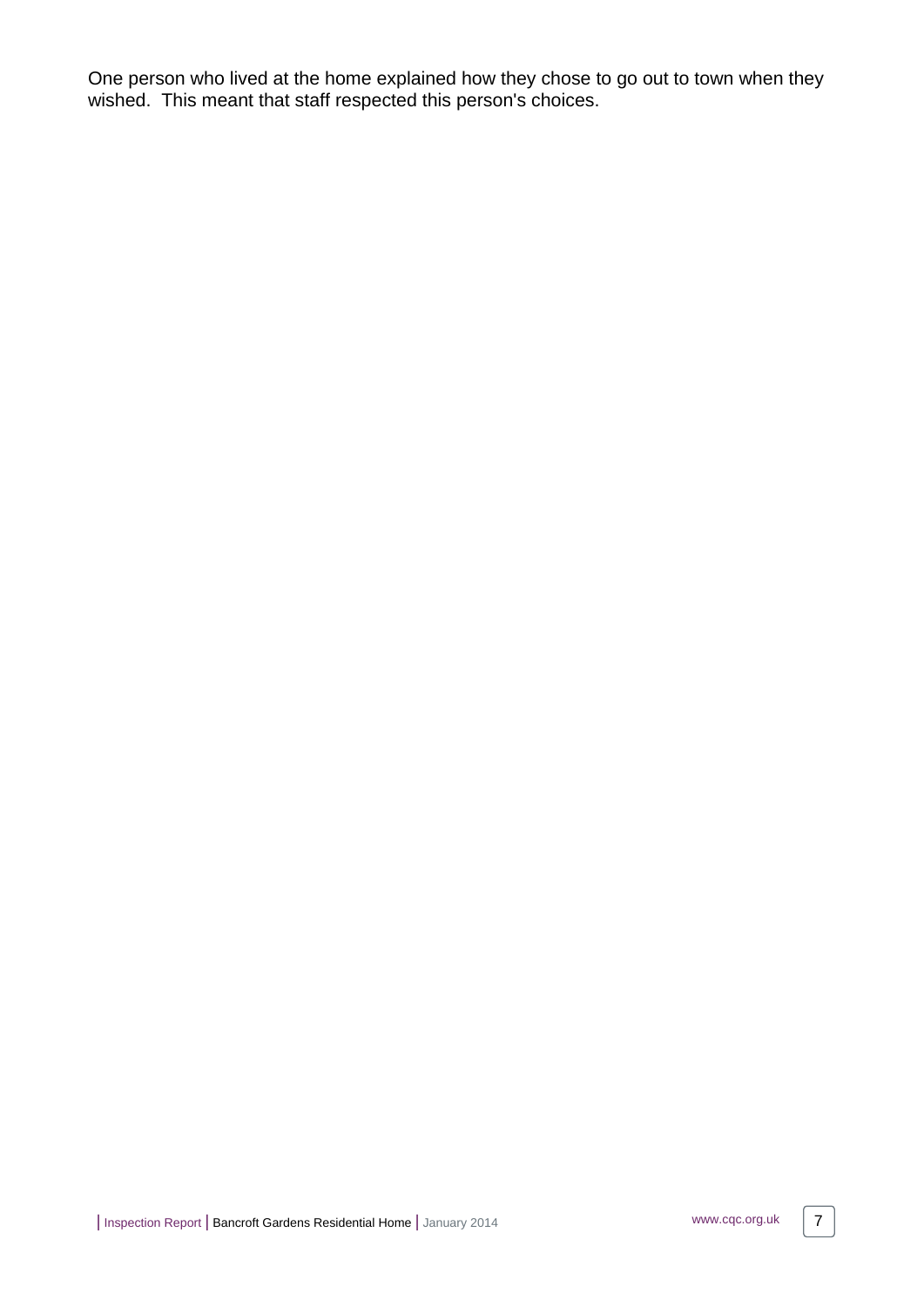

<span id="page-7-0"></span>**People should get safe and appropriate care that meets their needs and supports their rights**

#### **Our judgement**

The provider was meeting this standard.

Care and treatment was planned and delivered in a way that was intended to ensure people's safety and welfare.

#### **Reasons for our judgement**

We spoke with four people who lived at the home and two relatives. We asked them about their experience of living at the home. One person told us, "I love it here. Everyone is very kind." People told us that they made their own decisions. For example they decided what they wanted to eat and what activities they would like to do. One person told us, "The food is nice. I enjoy the exercise classes."

The care plans we saw were easy to read and to understand. The plans were person centred and included a photo of the person and a life history. We saw that people's weight was recorded regularly. Staff told us that if they had any concerns, the relevant health professionals were contacted for advice. We saw that other health care professionals, such as the GP, had been called when required.

People told us that if there was a change in their or their relative's care needs, the staff noticed and their care records were updated. They told us the care they received met their individual needs. One relative told us that if their family member was ill, staff telephoned them to let them know. They told us that staff, "Phoned me and updated me." This meant that care was planned and delivered in a way that was intended to ensure people's safety and welfare.

We saw care plans provided instructions to staff on how to support people according to their needs and to prevent any harm. For example, one person had been assessed for support with their personal care. The care plan gave instructions to staff about how they should support that person. During our visit we spoke with care staff about this person and found that the care they described reflected the information in the care plan. This meant that people's needs were assessed and care and treatment was planned and delivered in line with their individual care plan.

We looked at people's care records and saw that risks to people's wellbeing had been identified on their care plans. For example, one person's care plan gave detailed instructions about how they could access the community safely alone. On the day of our visit we observed this person go out alone. We saw that staff supported the person and followed the assessment of risk in the care plan. This meant that care was planned and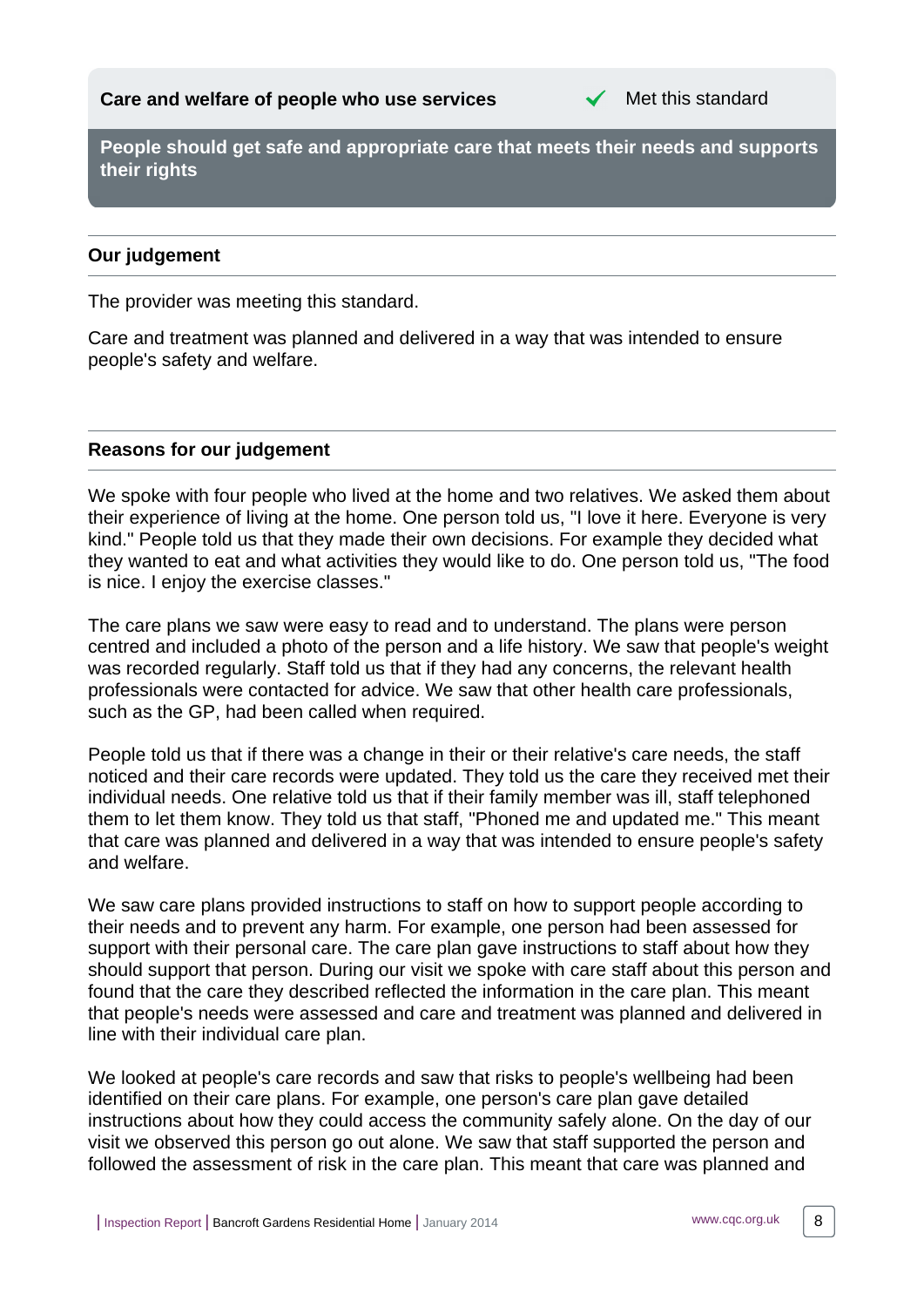delivered in a way that was intended to ensure people's safety and welfare.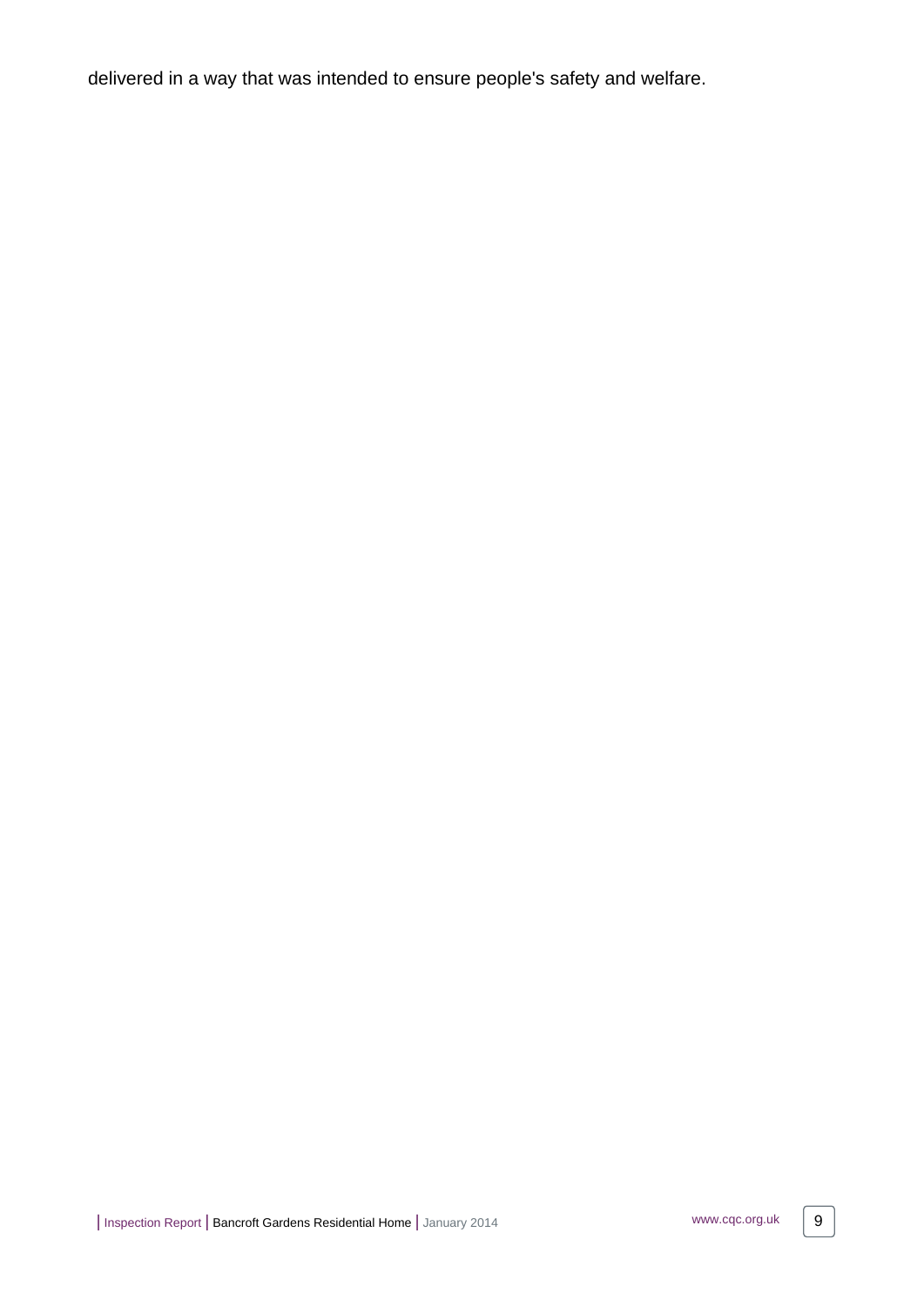

<span id="page-9-0"></span>**People should be cared for in a clean environment and protected from the risk of infection**

#### **Our judgement**

The provider was meeting this standard.

People were cared for in a clean, hygienic environment.

#### **Reasons for our judgement**

We found the home had two housekeeping staff who followed cleaning schedules for communal areas and people's bedrooms during week days. Care staff cleaned at weekends and during night shifts.

On the day of our visit, due to unforeseen circumstances, there was no member of housekeeping staff on shift. The manager explained to us that care staff would cover the housekeeping duties that day. We saw that an additional staff member was asked to work. This meant that the manager took immediate steps to make alternative arrangements to ensure that the cleanliness of the home was maintained.

We saw that appropriate cleaning equipment and supplies were maintained. We found the home was clean. We found that bathrooms and toilets were clean and had good supplies for hand washing.

We spoke with staff about how they minimised the risk of spreading infections and helped maintain a clean environment for people to live in. One member of staff explained the use of colour coded equipment, such as red equipment for use in bathrooms. Another member of staff told us how they used personal protective equipment such as gloves and aprons, when they supported people with their personal care and how they disposed of these appropriately. They told us how they washed their hands regularly.

We asked staff to explain how they would care for someone with an infectious disease. Staff told us that they would use gloves and aprons when supporting someone with personal care. They would transfer and wash people's laundry separately.

We looked at the home's infection control policy and saw that staff had access to detailed information about how to minimise the risk of infection within the home. We found that the manager conducted regular audits on many aspects of infection control, such as food safety, waste disposal, laundry and hand hygiene. The manager told us that she conducted spot checks to ensure the cleanliness of the home.

We looked at the cleaning schedules. We found that cleaning duties done by care staff at night and weekends, were not recorded. We raised this issue with the provider who told us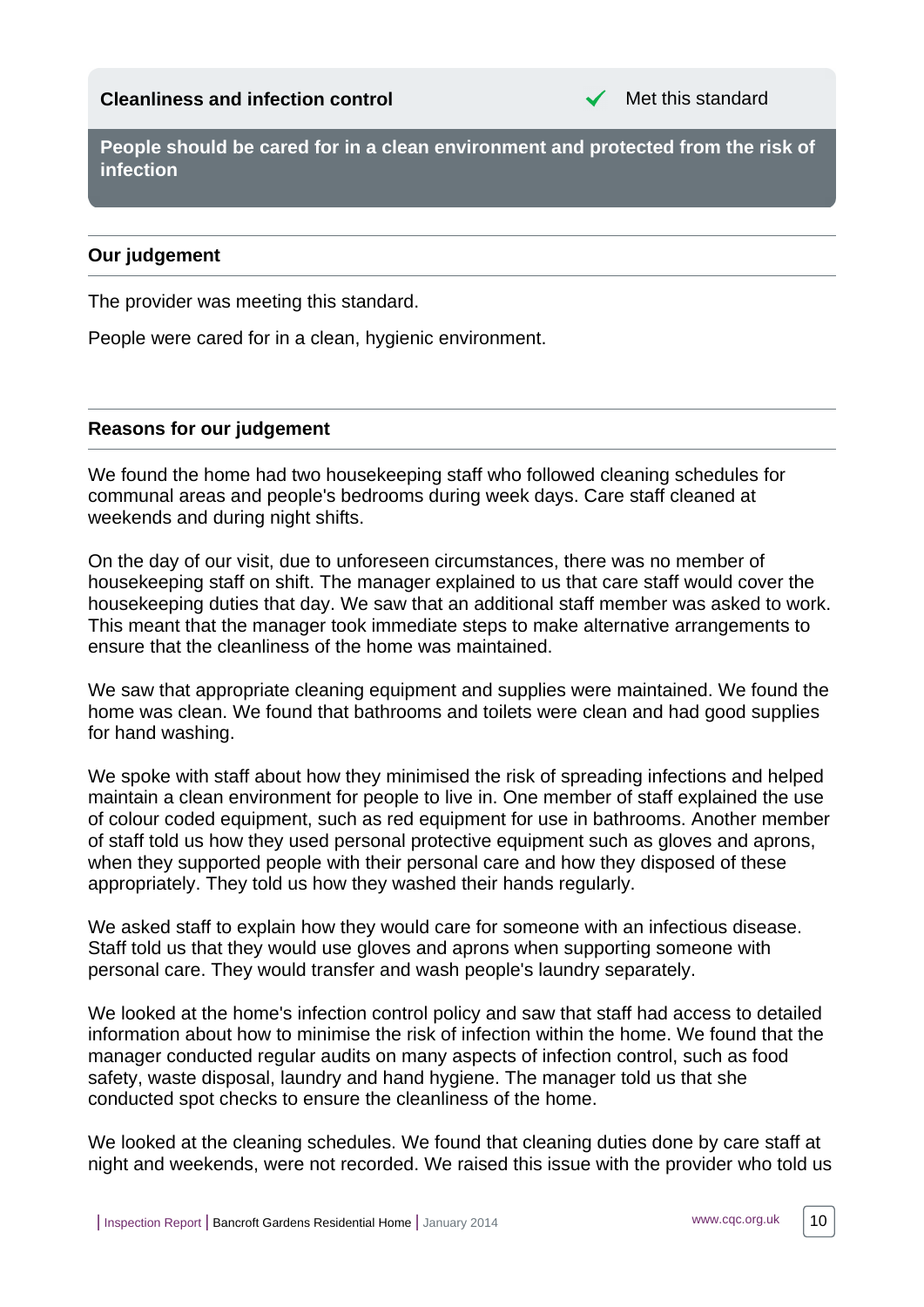that she checked that the cleaning had been done. The provider gave us her assurance that all cleaning tasks would be recorded in the future.

We looked at the staff training record in infection control and saw that staff had not received a refresher course which was due in 2013. We discussed this issue with the provider who assured us that staff would receive training on infection control in February 2014.

During our visit we saw that some floor coverings in the home had not been maintained adequately. For example there was cracked floor covering on some steps within the home, which meant that these areas would be difficult to clean. We found there were stains on some bedroom carpets where carpet pieces had been put down to cover them. We discussed this issue with the provider who assured us that this was a temporary measure and that the relevant flooring would be replaced or cleaned further to remove any stain.

People we spoke with were happy with the cleanliness of the home. A relative told us, "The home is always clean and tidy."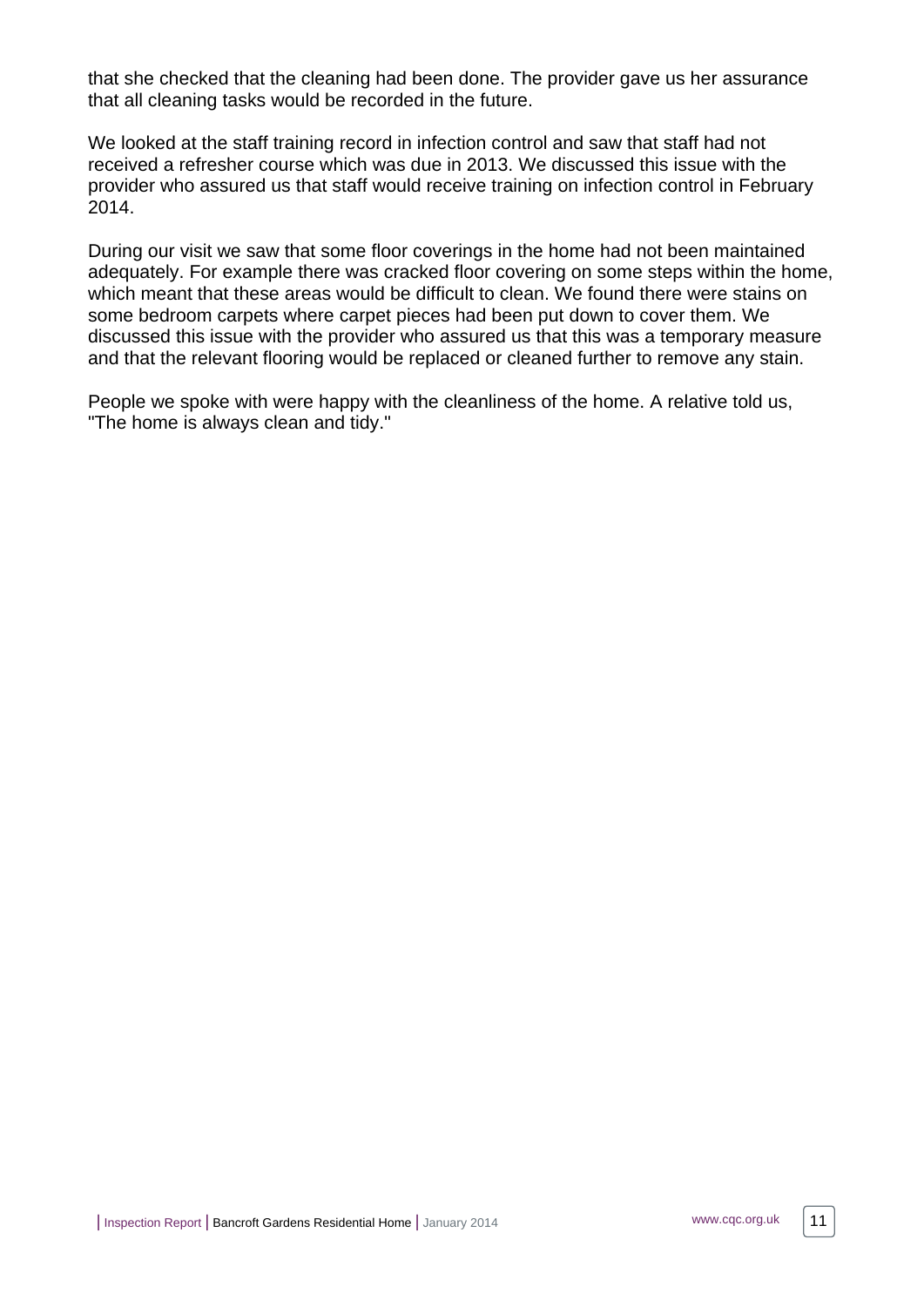<span id="page-11-0"></span>**People should be cared for by staff who are properly qualified and able to do their job**

#### **Our judgement**

The provider was meeting this standard.

People were cared for, or supported by, suitably qualified, skilled and experienced staff.

#### **Reasons for our judgement**

We spoke with staff who delivered care and we looked at their files and the manager's training records. We saw that appropriate checks had been undertaken to ensure that staff had the necessary qualifications, skills and experience to carry out their work.

We saw that there was an effective recruitment and selection process in place. We found that the provider had taken up appropriate references for staff from their previous employers. We found that the provider had reviewed staff's identification documents and there was a photo of each staff member on their file.

We found that staff had criminal records checks on their files which had been obtained prior to them commencing work. We discussed with the provider that some staff's criminal records checks had not been regularly updated. We saw on the staff files we looked at, that two people's criminal records checks were over five years old. The provider assured us that they would take action straightaway to ensure that staff's continued suitability to work with vulnerable people was checked.

We found there was an induction training programme for all new care staff employed at the home. The programme included reading information, shadowing other staff members and attending training events. Staff told us that the manager or senior members of staff signed them off as competent when they had satisfactorily completed their induction.

We saw that staff training included moving and handling, food hygiene, first aid, fire safety, health and safety, infection control and abuse and safeguarding. We saw that the manager was in the process of organising refresher training for infection control and fire safety. We saw that staff were also given training to meet specific care needs, such as dementia awareness and end of life care. Staff we spoke with were positive about the training they received. One member of staff told us, "Training is good, it is always updated."

During our visit we spoke with people about the staff who supported them. A relative told us, "There are regular staff who are polite." They told us, "The staff are approachable."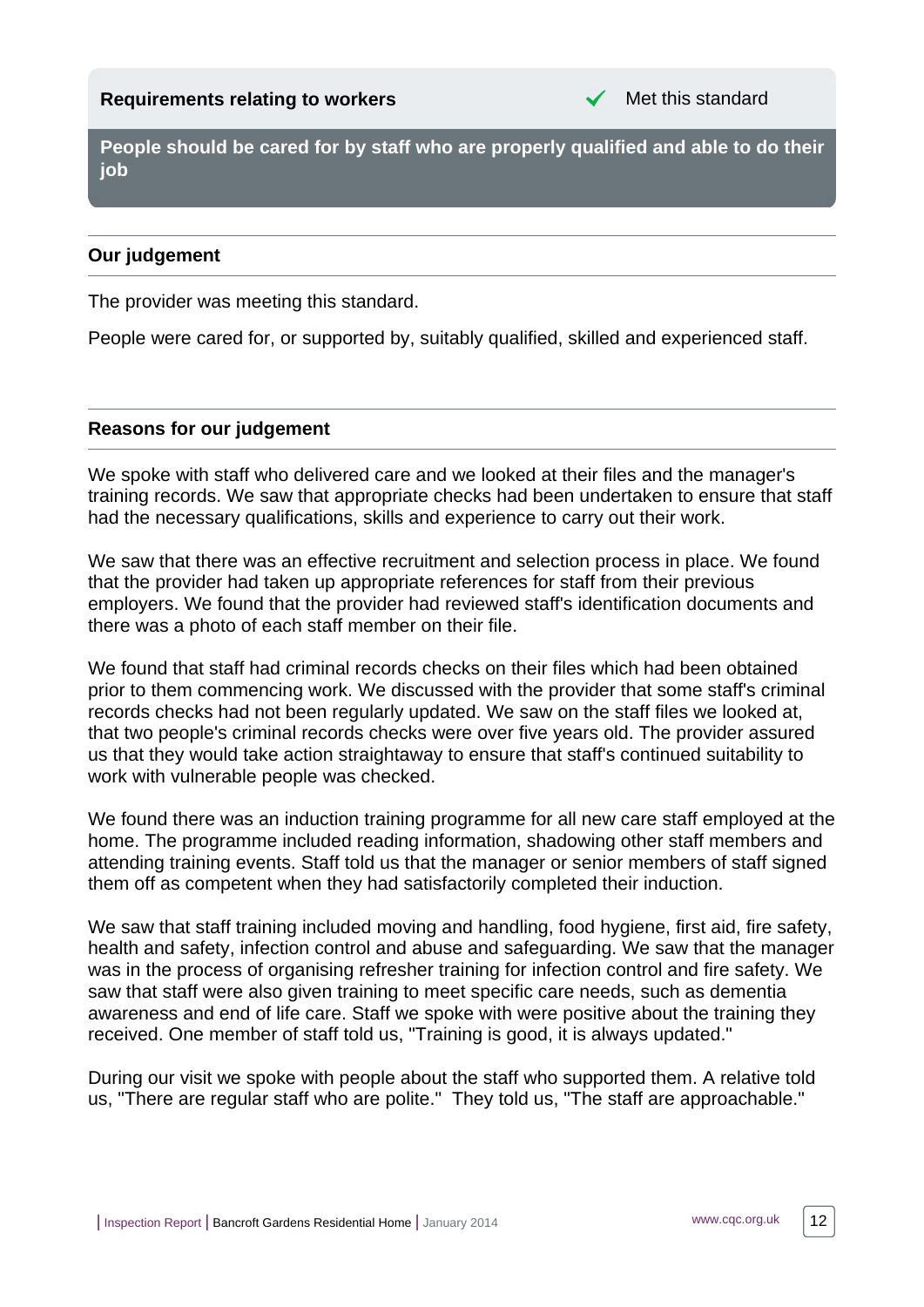<span id="page-12-0"></span>**People should have their complaints listened to and acted on properly**

#### **Our judgement**

The provider was meeting this standard.

There was an effective complaints system available. Comments and complaints people made were responded to appropriately.

#### **Reasons for our judgement**

During our inspection we saw that information about complaints was displayed in a communal area and it was accessible to people. The manager explained that the complaints process was made available to everybody in the handbook they were given when they first came to live at the home. We saw that people had this information in their bedrooms. This meant that people were made aware of the complaints system and it was provided in a format that met their needs.

People we spoke with told us they knew how to make a complaint if they wished. A relative we spoke with told us they had raised issues in the past to staff members and they were, "Happy with the outcome of their comments." They told us that, "Staff are approachable." Another relative told us, "If I had a problem I would talk to staff."

During our inspection we found the layout of furniture in one bedroom meant that the person did not have easy access to their wardrobe. We raised this issue with the provider. The provider told us that this person had not raised a concern before about the position of their furniture. During our visit the deputy manager spoke to the person and asked for their views on the matter. The person's wishes were acted on straightaway. This meant that people had their comments and complaints listened to and acted on, without the fear that they would be discriminated against for making a complaint.

We looked at the provider's complaints policy and complaints records. No complaints had been logged in the previous 12 months. We found that the policy was clear and would enable matters to be dealt with appropriately.

Staff we spoke with told us that they would try to sort out issues straight away, but if they were unable to, they would refer the matter to the manager. One member of staff told us that is someone wanted to make a complaint, they would support that person to fill in a complaint form and then pass it to their manager. They told us that the manager would act on it and speak openly to the person and their family. This meant that people were given support by the provider to make a comment or complaint where they needed assistance.

We saw cards in the home containing compliments about the service people received.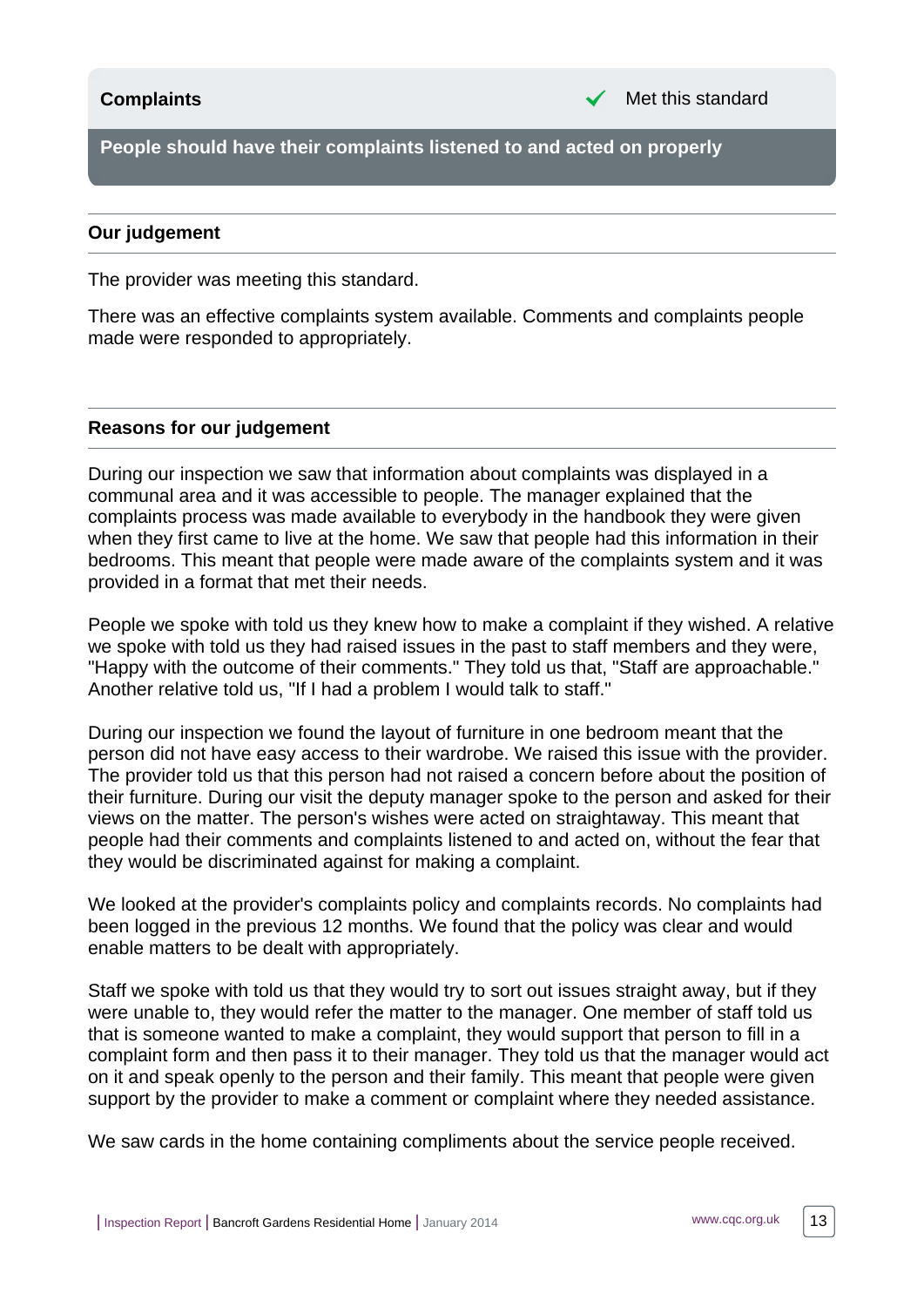#### <span id="page-13-0"></span>**About CQC inspections**

We are the regulator of health and social care in England.

All providers of regulated health and social care services have a legal responsibility to make sure they are meeting essential standards of quality and safety. These are the standards everyone should be able to expect when they receive care.

The essential standards are described in the Health and Social Care Act 2008 (Regulated Activities) Regulations 2010 and the Care Quality Commission (Registration) Regulations 2009. We regulate against these standards, which we sometimes describe as "government standards".

We carry out unannounced inspections of all care homes, acute hospitals and domiciliary care services in England at least once a year to judge whether or not the essential standards are being met. We carry out inspections of other services less often. All of our inspections are unannounced unless there is a good reason to let the provider know we are coming.

There are 16 essential standards that relate most directly to the quality and safety of care and these are grouped into five key areas. When we inspect we could check all or part of any of the 16 standards at any time depending on the individual circumstances of the service. Because of this we often check different standards at different times.

When we inspect, we always visit and we do things like observe how people are cared for, and we talk to people who use the service, to their carers and to staff. We also review information we have gathered about the provider, check the service's records and check whether the right systems and processes are in place.

We focus on whether or not the provider is meeting the standards and we are guided by whether people are experiencing the outcomes they should be able to expect when the standards are being met. By outcomes we mean the impact care has on the health, safety and welfare of people who use the service, and the experience they have whilst receiving it.

Our inspectors judge if any action is required by the provider of the service to improve the standard of care being provided. Where providers are non-compliant with the regulations, we take enforcement action against them. If we require a service to take action, or if we take enforcement action, we re-inspect it before its next routine inspection was due. This could mean we re-inspect a service several times in one year. We also might decide to reinspect a service if new concerns emerge about it before the next routine inspection.

In between inspections we continually monitor information we have about providers. The information comes from the public, the provider, other organisations, and from care workers.

You can tell us about your experience of this provider on our website.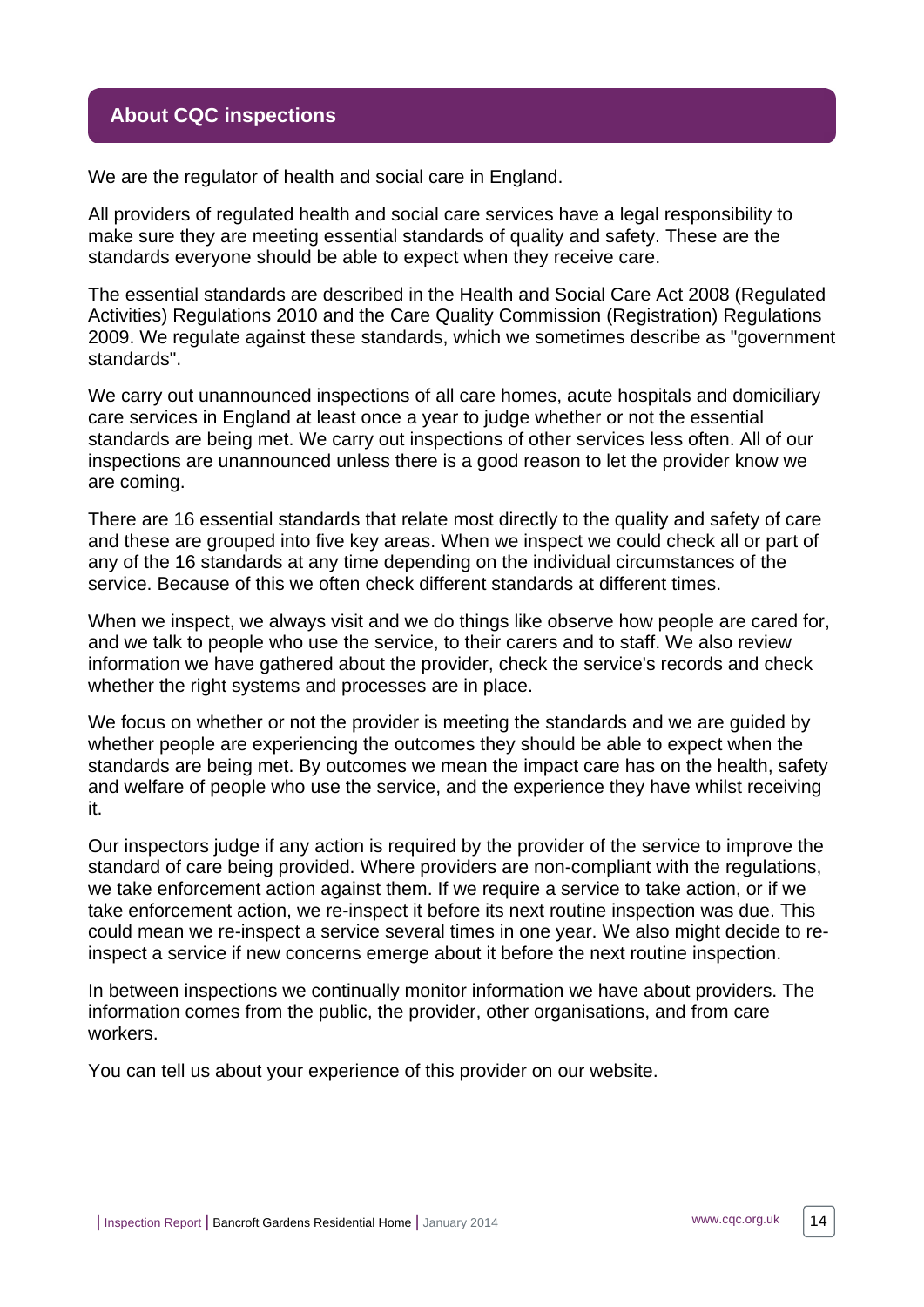## <span id="page-14-0"></span>**How we define our judgements**

The following pages show our findings and regulatory judgement for each essential standard or part of the standard that we inspected. Our judgements are based on the ongoing review and analysis of the information gathered by CQC about this provider and the evidence collected during this inspection.

We reach one of the following judgements for each essential standard inspected.

|   | <b>Met this standard</b>           | This means that the standard was being met in that the<br>provider was compliant with the regulation. If we find that<br>standards were met, we take no regulatory action but we<br>may make comments that may be useful to the provider and<br>to the public about minor improvements that could be made.                                                                                                                                                                                                                                                                                                                                                                                                                     |
|---|------------------------------------|--------------------------------------------------------------------------------------------------------------------------------------------------------------------------------------------------------------------------------------------------------------------------------------------------------------------------------------------------------------------------------------------------------------------------------------------------------------------------------------------------------------------------------------------------------------------------------------------------------------------------------------------------------------------------------------------------------------------------------|
|   |                                    |                                                                                                                                                                                                                                                                                                                                                                                                                                                                                                                                                                                                                                                                                                                                |
| Х | <b>Action needed</b>               | This means that the standard was not being met in that the<br>provider was non-compliant with the regulation.<br>We may have set a compliance action requiring the provider<br>to produce a report setting out how and by when changes<br>will be made to make sure they comply with the standard.<br>We monitor the implementation of action plans in these<br>reports and, if necessary, take further action.<br>We may have identified a breach of a regulation which is<br>more serious, and we will make sure action is taken. We will<br>report on this when it is complete.                                                                                                                                             |
|   |                                    |                                                                                                                                                                                                                                                                                                                                                                                                                                                                                                                                                                                                                                                                                                                                |
|   | <b>Enforcement</b><br>action taken | If the breach of the regulation was more serious, or there<br>have been several or continual breaches, we have a range of<br>actions we take using the criminal and/or civil procedures in<br>the Health and Social Care Act 2008 and relevant<br>regulations. These enforcement powers include issuing a<br>warning notice; restricting or suspending the services a<br>provider can offer, or the number of people it can care for;<br>issuing fines and formal cautions; in extreme cases,<br>cancelling a provider or managers registration or prosecuting<br>a manager or provider. These enforcement powers are set<br>out in law and mean that we can take swift, targeted action<br>where services are failing people. |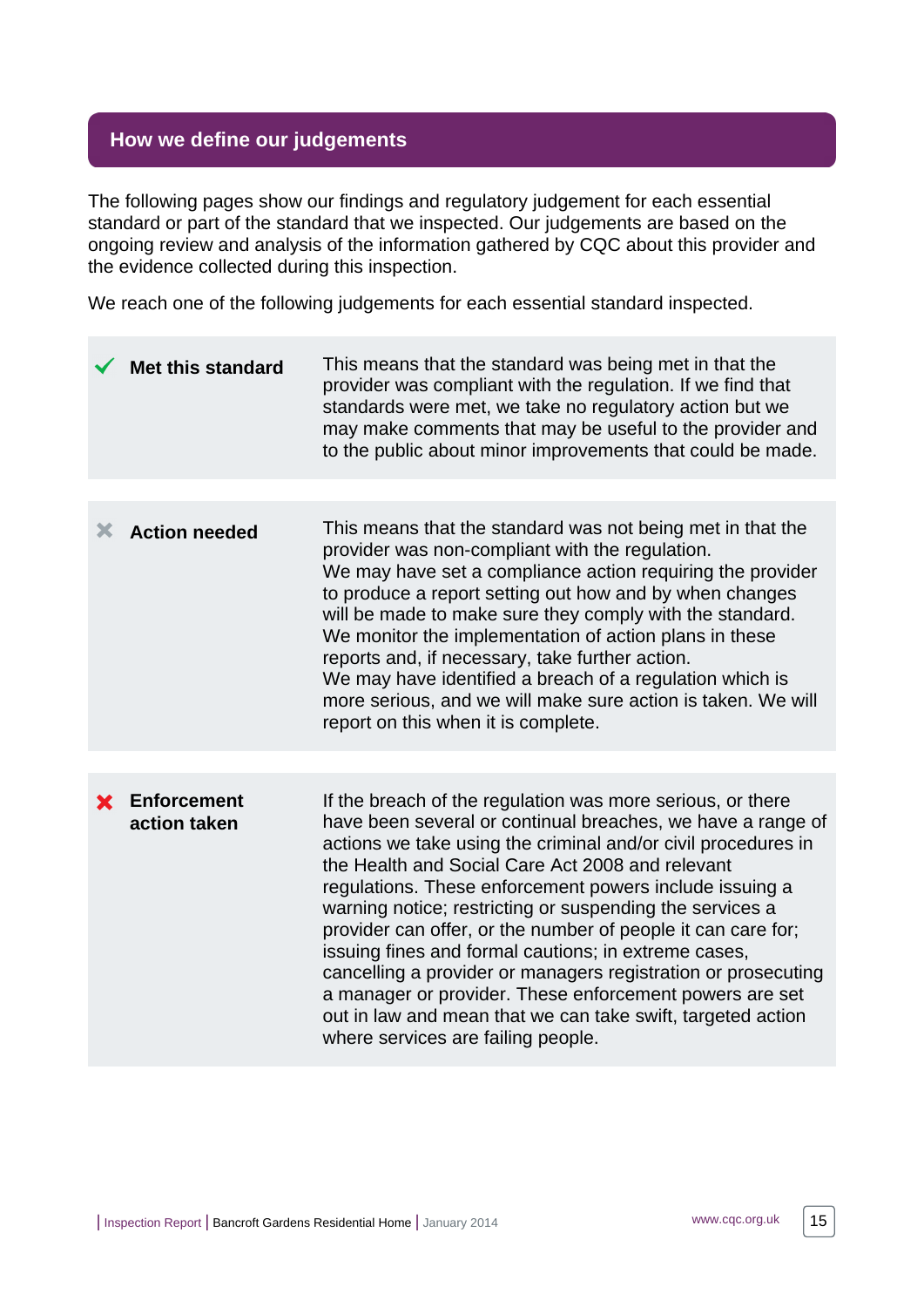### **How we define our judgements (continued)**

Where we find non-compliance with a regulation (or part of a regulation), we state which part of the regulation has been breached. Only where there is non compliance with one or more of Regulations 9-24 of the Regulated Activity Regulations, will our report include a judgement about the level of impact on people who use the service (and others, if appropriate to the regulation). This could be a minor, moderate or major impact.

**Minor impact -** people who use the service experienced poor care that had an impact on their health, safety or welfare or there was a risk of this happening. The impact was not significant and the matter could be managed or resolved quickly.

**Moderate impact -** people who use the service experienced poor care that had a significant effect on their health, safety or welfare or there was a risk of this happening. The matter may need to be resolved quickly.

**Major impact -** people who use the service experienced poor care that had a serious current or long term impact on their health, safety and welfare, or there was a risk of this happening. The matter needs to be resolved quickly

We decide the most appropriate action to take to ensure that the necessary changes are made. We always follow up to check whether action has been taken to meet the standards.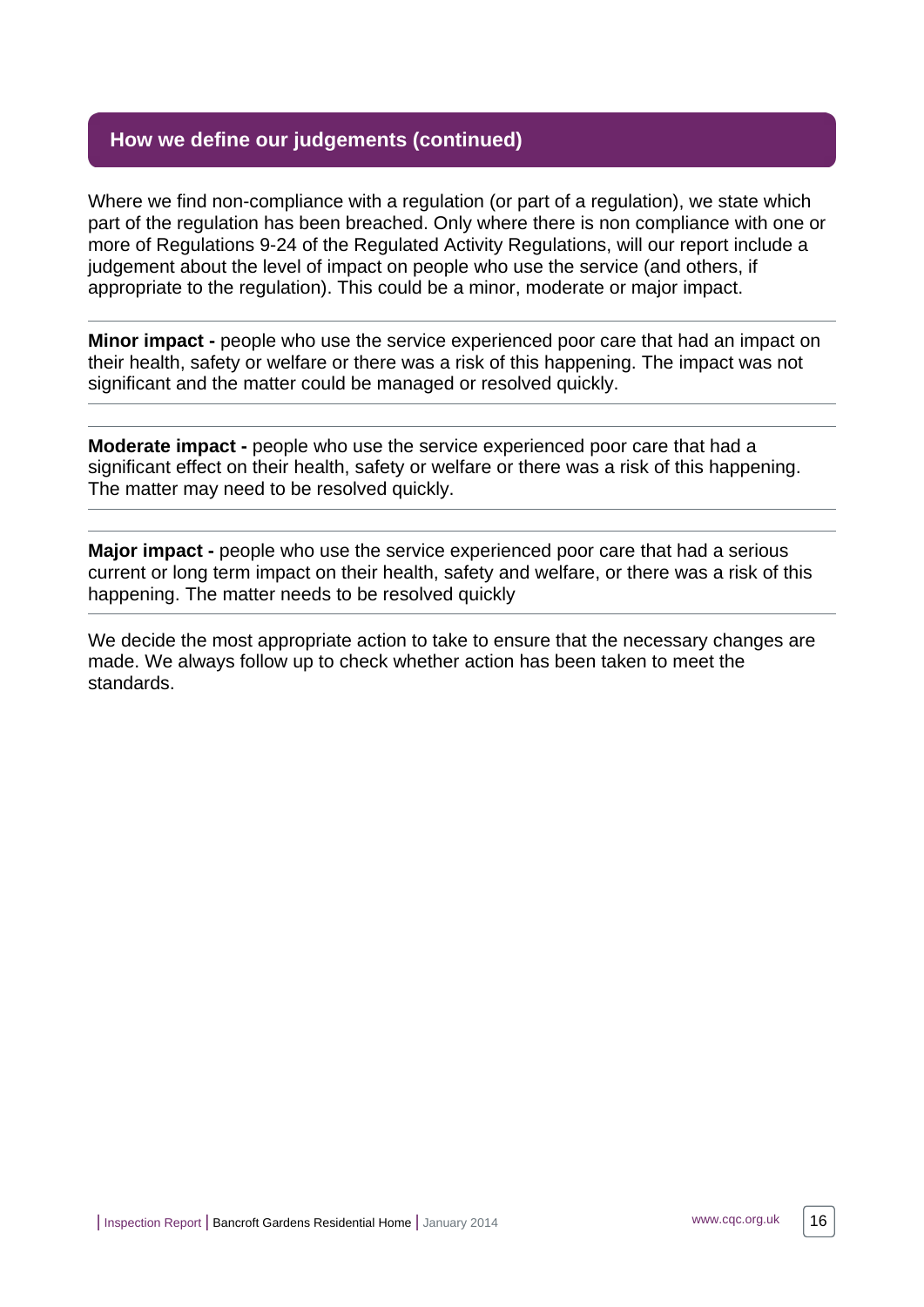#### <span id="page-16-0"></span>**Glossary of terms we use in this report**

#### **Essential standard**

The essential standards of quality and safety are described in our Guidance about compliance: Essential standards of quality and safety. They consist of a significant number of the Health and Social Care Act 2008 (Regulated Activities) Regulations 2010 and the Care Quality Commission (Registration) Regulations 2009. These regulations describe the essential standards of quality and safety that people who use health and adult social care services have a right to expect. A full list of the standards can be found within the Guidance about compliance. The 16 essential standards are:

Respecting and involving people who use services - Outcome 1 (Regulation 17)

Consent to care and treatment - Outcome 2 (Regulation 18)

Care and welfare of people who use services - Outcome 4 (Regulation 9)

Meeting Nutritional Needs - Outcome 5 (Regulation 14)

Cooperating with other providers - Outcome 6 (Regulation 24)

Safeguarding people who use services from abuse - Outcome 7 (Regulation 11)

Cleanliness and infection control - Outcome 8 (Regulation 12)

Management of medicines - Outcome 9 (Regulation 13)

Safety and suitability of premises - Outcome 10 (Regulation 15)

Safety, availability and suitability of equipment - Outcome 11 (Regulation 16)

Requirements relating to workers - Outcome 12 (Regulation 21)

Staffing - Outcome 13 (Regulation 22)

Supporting Staff - Outcome 14 (Regulation 23)

Assessing and monitoring the quality of service provision - Outcome 16 (Regulation 10)

Complaints - Outcome 17 (Regulation 19)

Records - Outcome 21 (Regulation 20)

#### **Regulated activity**

These are prescribed activities related to care and treatment that require registration with CQC. These are set out in legislation, and reflect the services provided.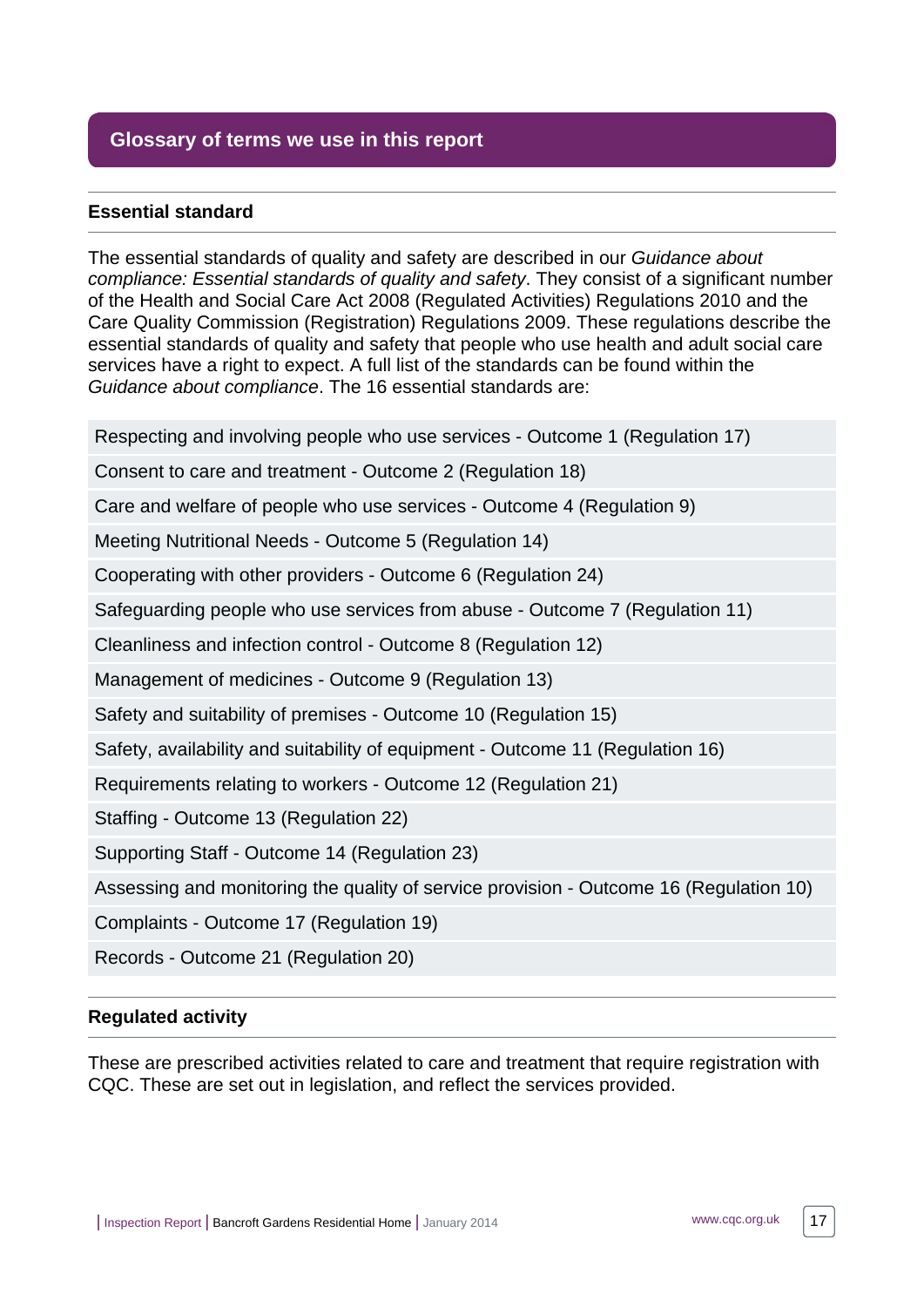#### **Glossary of terms we use in this report (continued)**

#### **(Registered) Provider**

There are several legal terms relating to the providers of services. These include registered person, service provider and registered manager. The term 'provider' means anyone with a legal responsibility for ensuring that the requirements of the law are carried out. On our website we often refer to providers as a 'service'.

#### **Regulations**

We regulate against the Health and Social Care Act 2008 (Regulated Activities) Regulations 2010 and the Care Quality Commission (Registration) Regulations 2009.

#### **Responsive inspection**

This is carried out at any time in relation to identified concerns.

#### **Routine inspection**

This is planned and could occur at any time. We sometimes describe this as a scheduled inspection.

#### **Themed inspection**

This is targeted to look at specific standards, sectors or types of care.